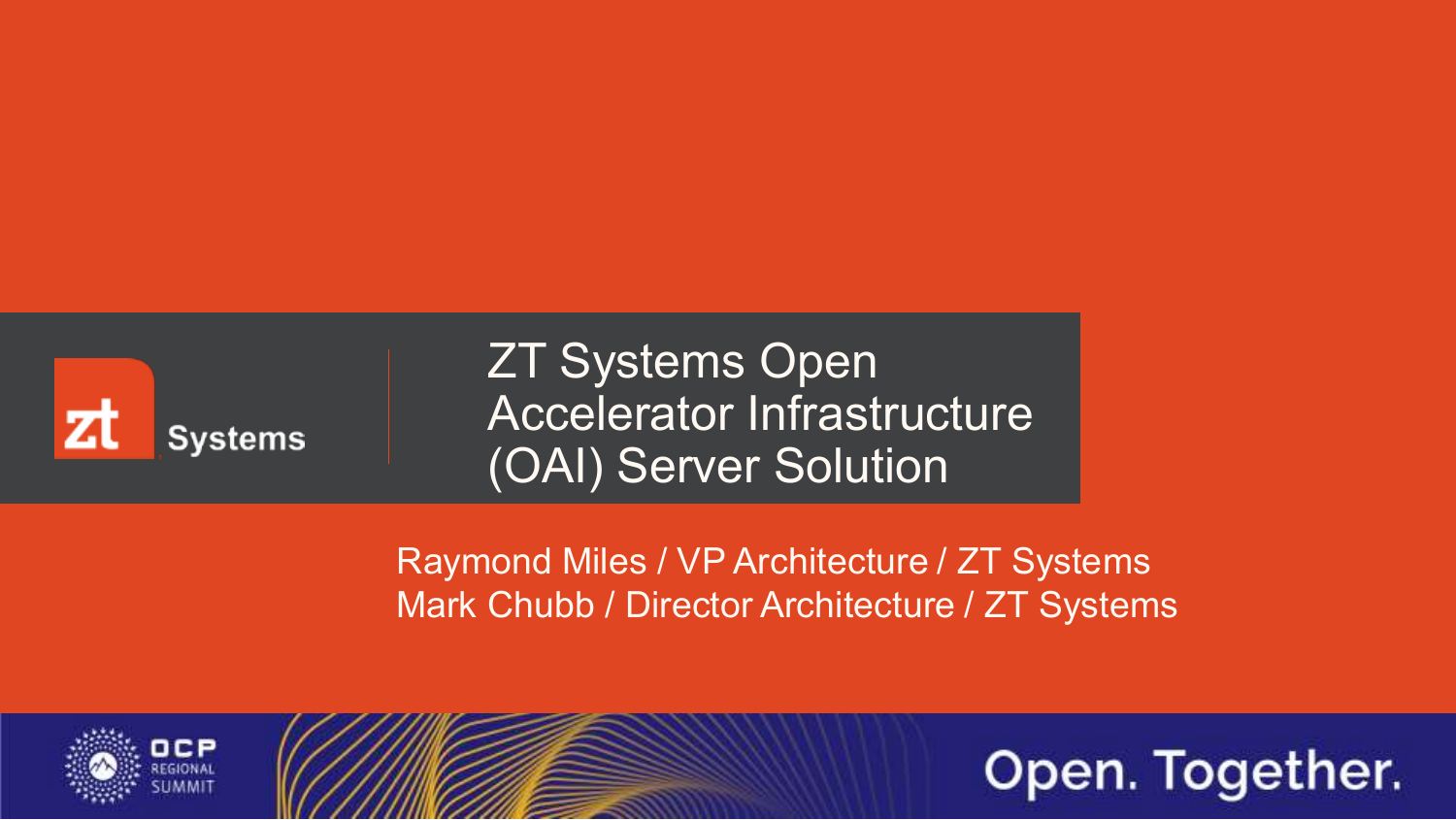#### Agenda

#### ■ Business case for Open Accelerator Infrastructure (OAI)

#### ■ ZT OAI System Details



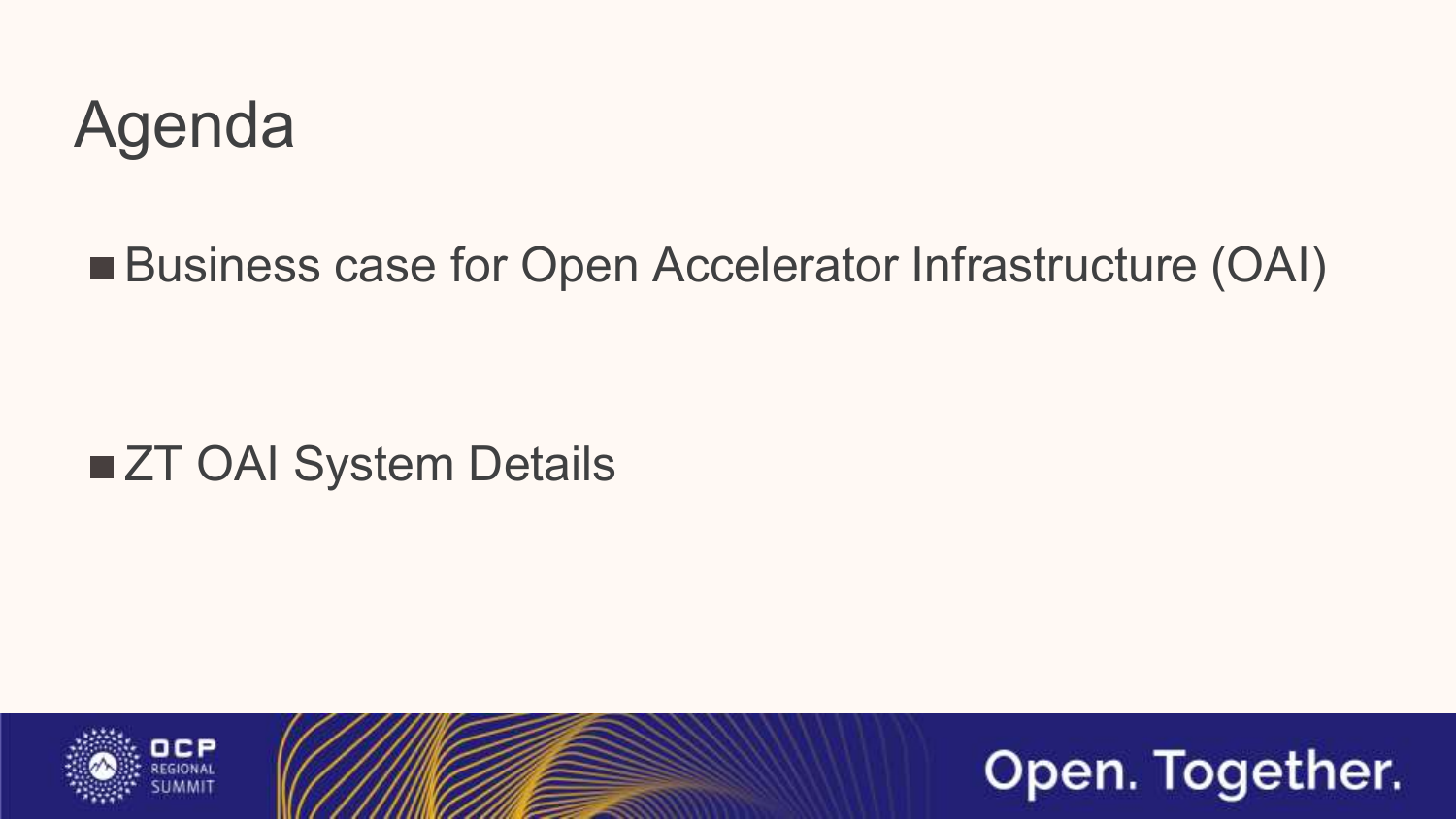# ZT Systems Overview

- Leading provider of optimized servers and storage servers for hyperscale data centers
	- Founded in 1994, celebrating 25 years in business
	- HQ in Secaucus, NJ; global sites & capabilities
	- Private company ٠
- Built for Hyperscale
	- Maximum design flexibility п
	- Continuity of Supply п.
	- Industry leading achievement to aggressive delivery SLAs
	- Full range of flexible service and support options
	- Broad range of component options٠

A solution design and manufacturing partner with a record of success serving the world's largest data center customers





SOLUTION PROVIDER<sup>6</sup>





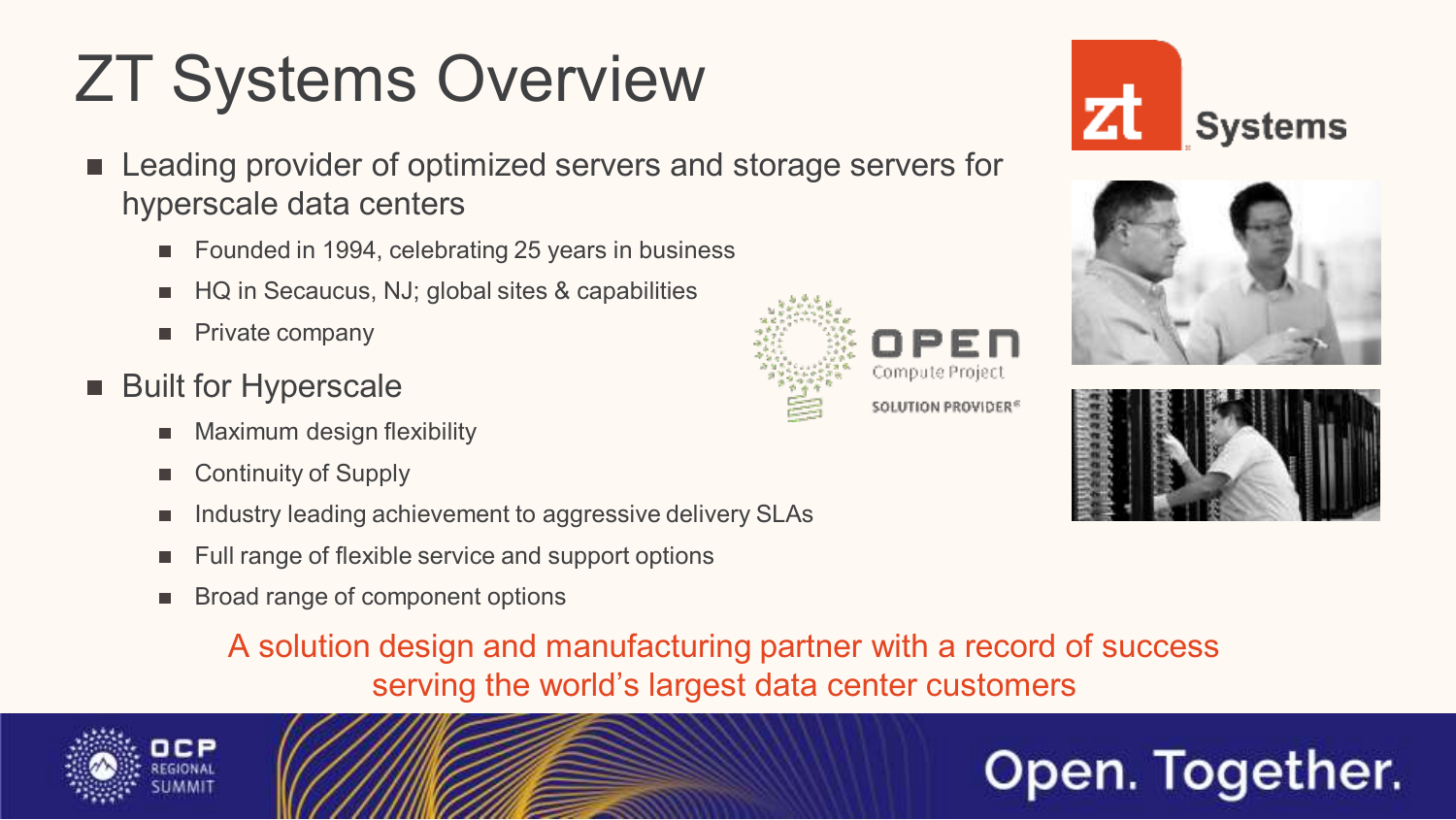# ZT OCP Engagement

#### **History**

- Engaged since 2012
- Gold Member  $\blacksquare$
- Engineering projects
- Solution Provider  $\blacksquare$
- Sponsored 8 Summits  $\blacksquare$

#### **Products**

- 2U Open Storage (2014)  $\blacksquare$
- 1U XPO200 (2017) п
- XPO200-3UN & XPO200-3UA PCIe Expansion Systems (2019) ш
- OAI based system to launch in 2H 2020 $\blacksquare$





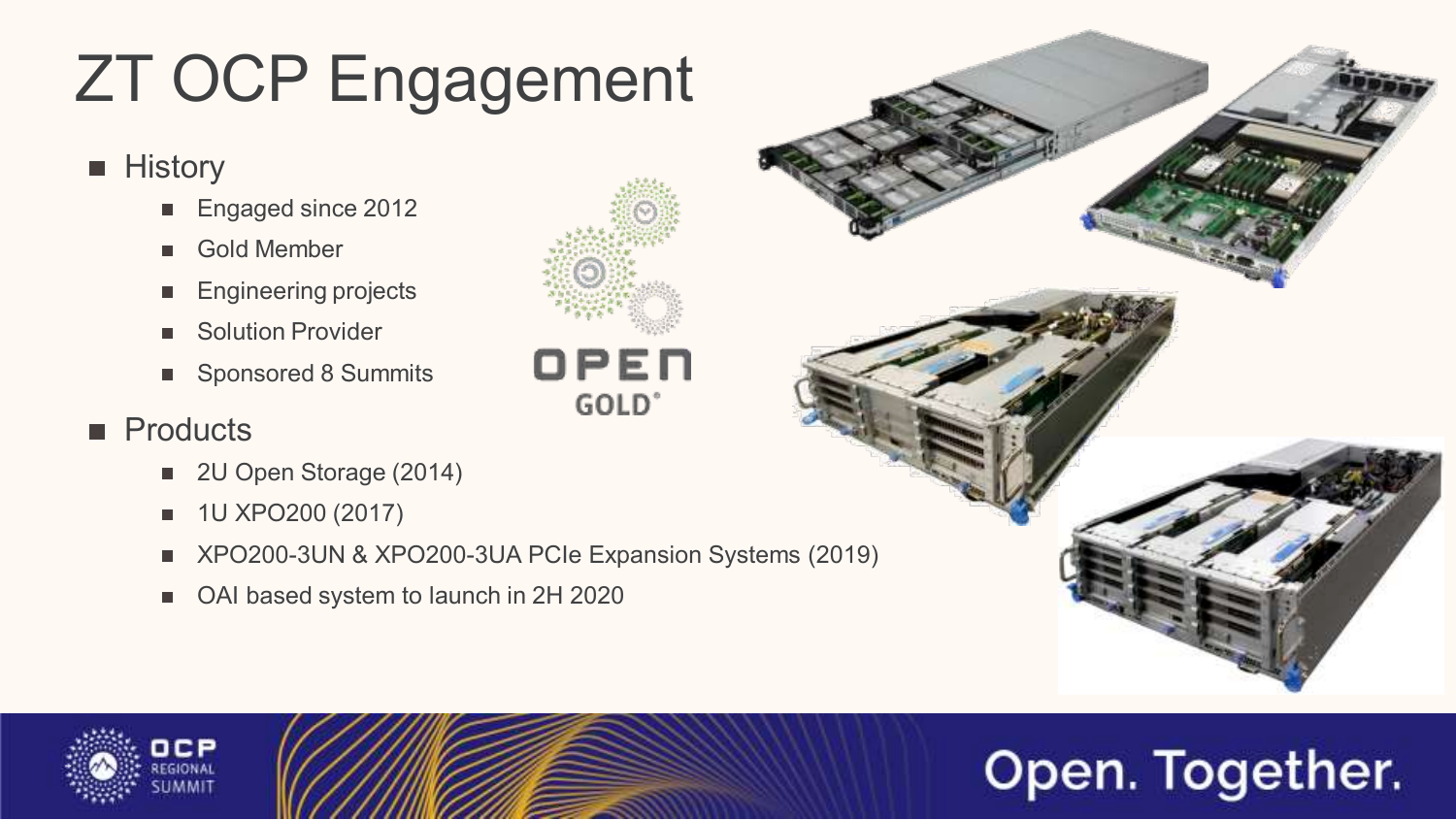#### OCP standards benefit: OCP Mezz Card Example

- Prior to 2012 OCP mezzanine specification  $\rightarrow$  NIC mezzanine solutions were all proprietary with the OEMs
- Without standards, impossible to deliver common solutions (from vendors) for large customers
	- No customer value for different solutions
- **Following the release of the OCP mezzanine** specification, ZT Systems
	- Delivered 10s of thousands of servers with OCP mezz NICs  $\blacksquare$
	- Expedited time to market (TTM)
	- Lowered development costs



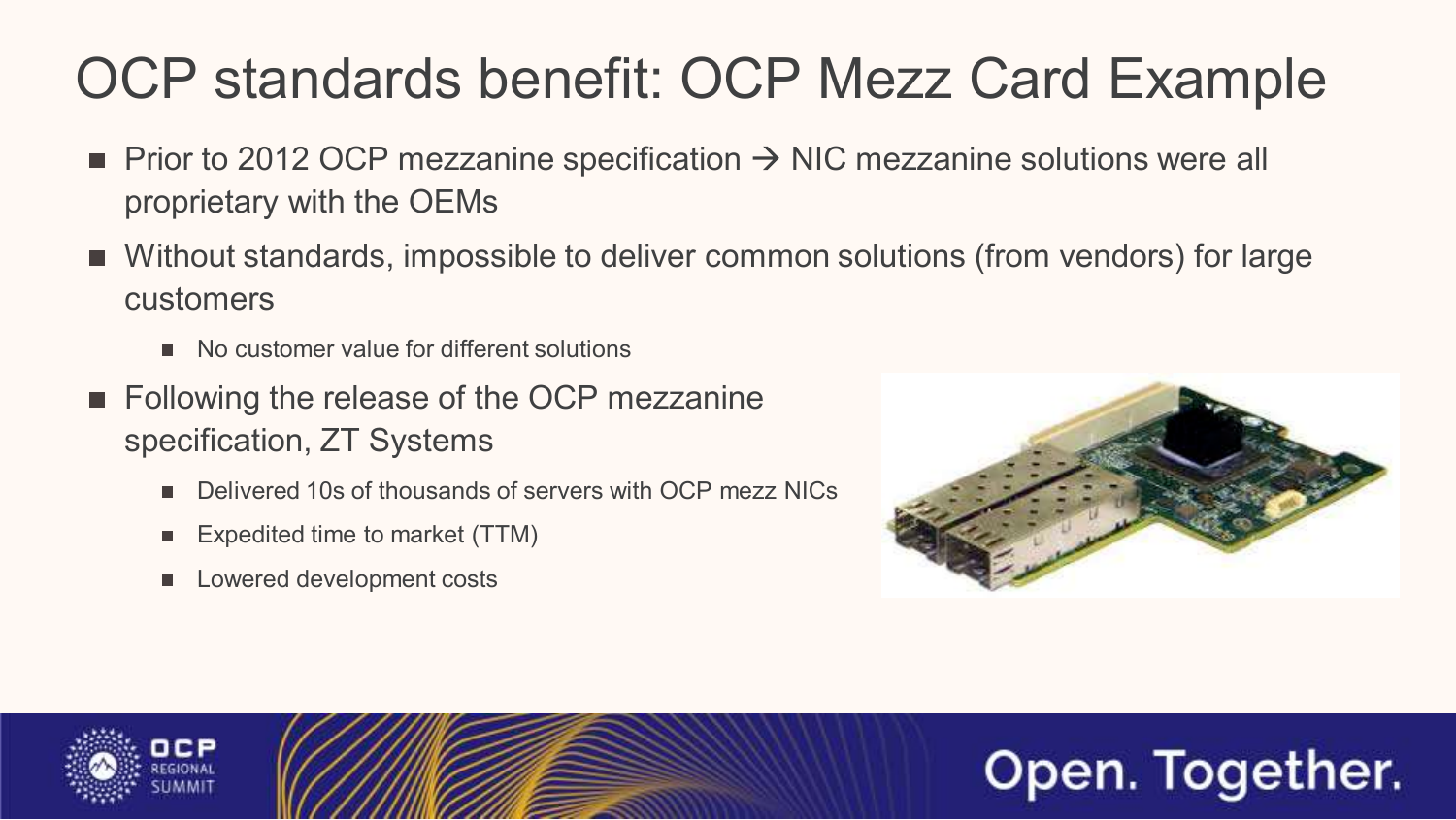#### Open Accelerator Infrastructure (OAI) Primer

- OCP Accelerator Module (OAM)
- Universal Baseboard (OAI-UBB)
	- 8xOAMs, 8xQSFP-DD  $\mathcal{L}_{\mathcal{A}}$
- Host Interface Board (OAI-HIB)
	- 3xPCIe Gen4 switches, 4xPCIe slots, 4xNVMe SSDs $\blacksquare$







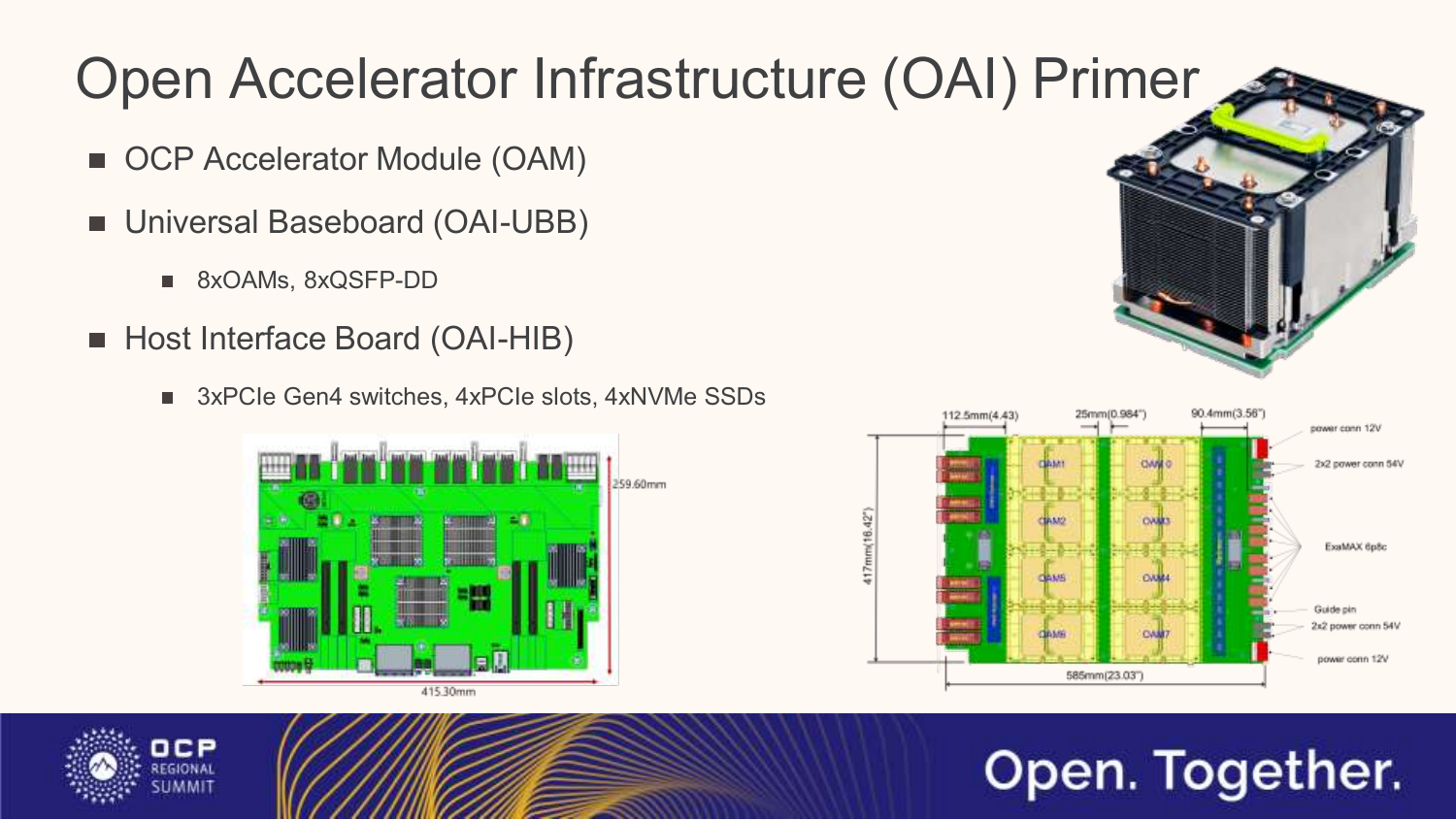# Business case for Open Accelerator Infrastructure (OAI)

- Harnessing the performance benefit of new innovations *through standards* 
	- Faster, more efficient product development  $\blacksquare$
	- Improved manufacturability, serviceability, reliability, and cost  $\blacksquare$
- With the rapid evolution of AI  $\rightarrow$  explosion of hardware accelerations for:
	- Machine Learning (ML)  $\blacksquare$
	- Deep Learning (DL) ш
	- High-Performance computing (HPC)
	- GPUs, FPGAs, ASICs, NPUs, etc.ш



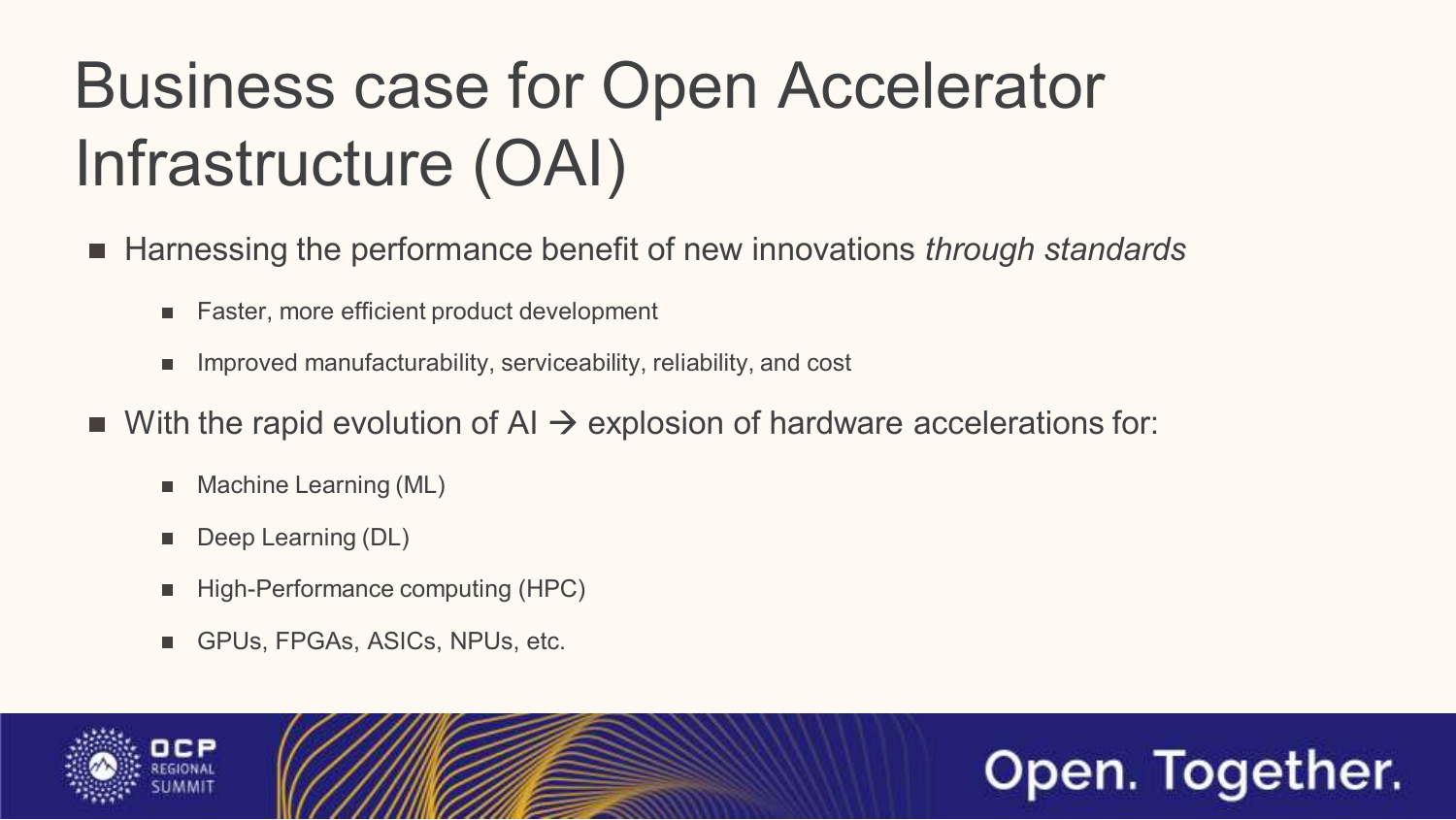# Business case for Open Accelerator Infrastructure (OAI) (cont.)

- Building server solutions for each hardware accelerator is not feasible due to
	- Development costs п
	- Time-to-market considerations  $\blacksquare$
- Open Accelerator Infrastructure (OAI) is an open standards approach to:
	- Realize the performance benefits of the various hardware accelerators п
	- Utilizing common building blocks to simplify system developmentш



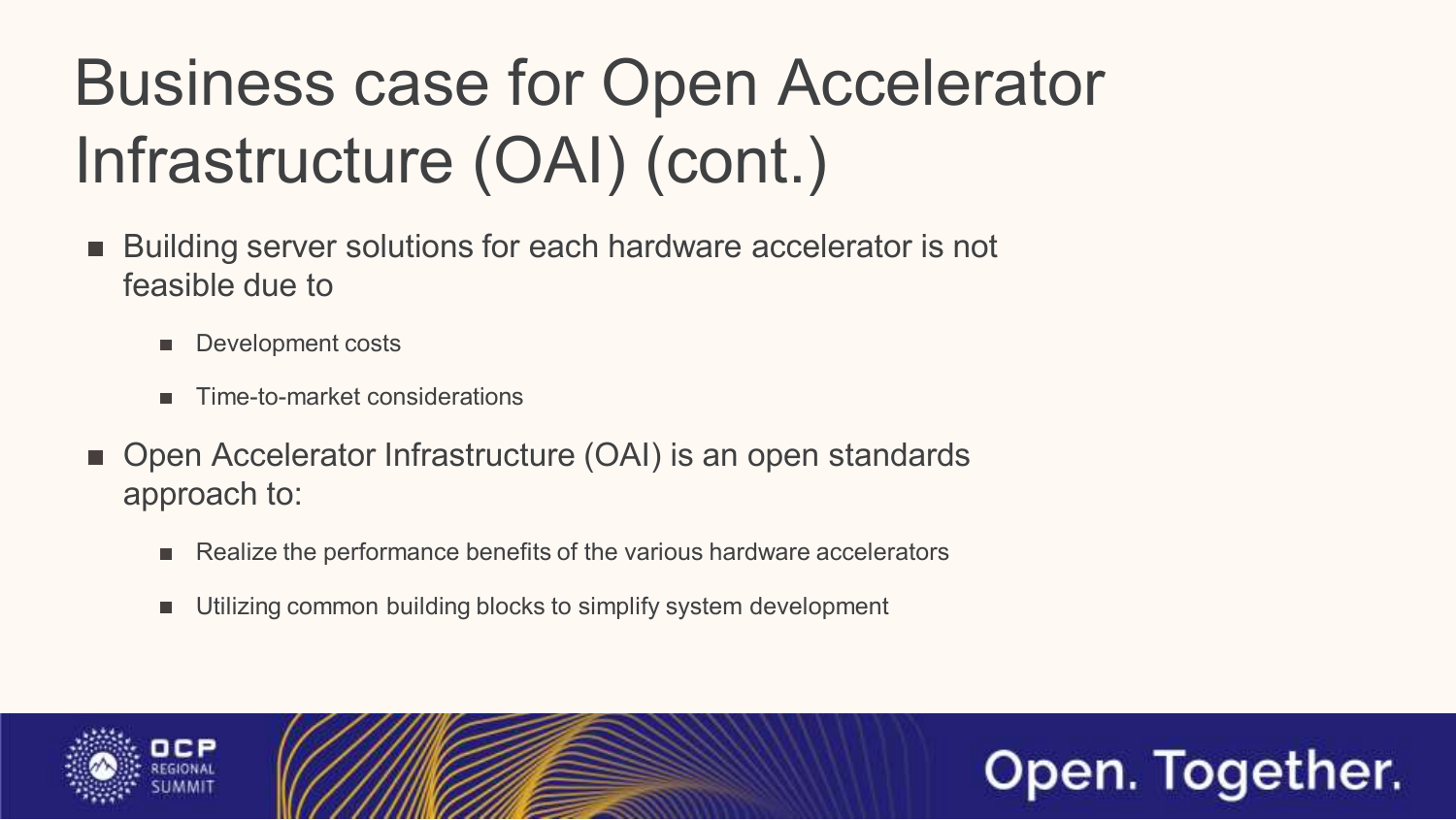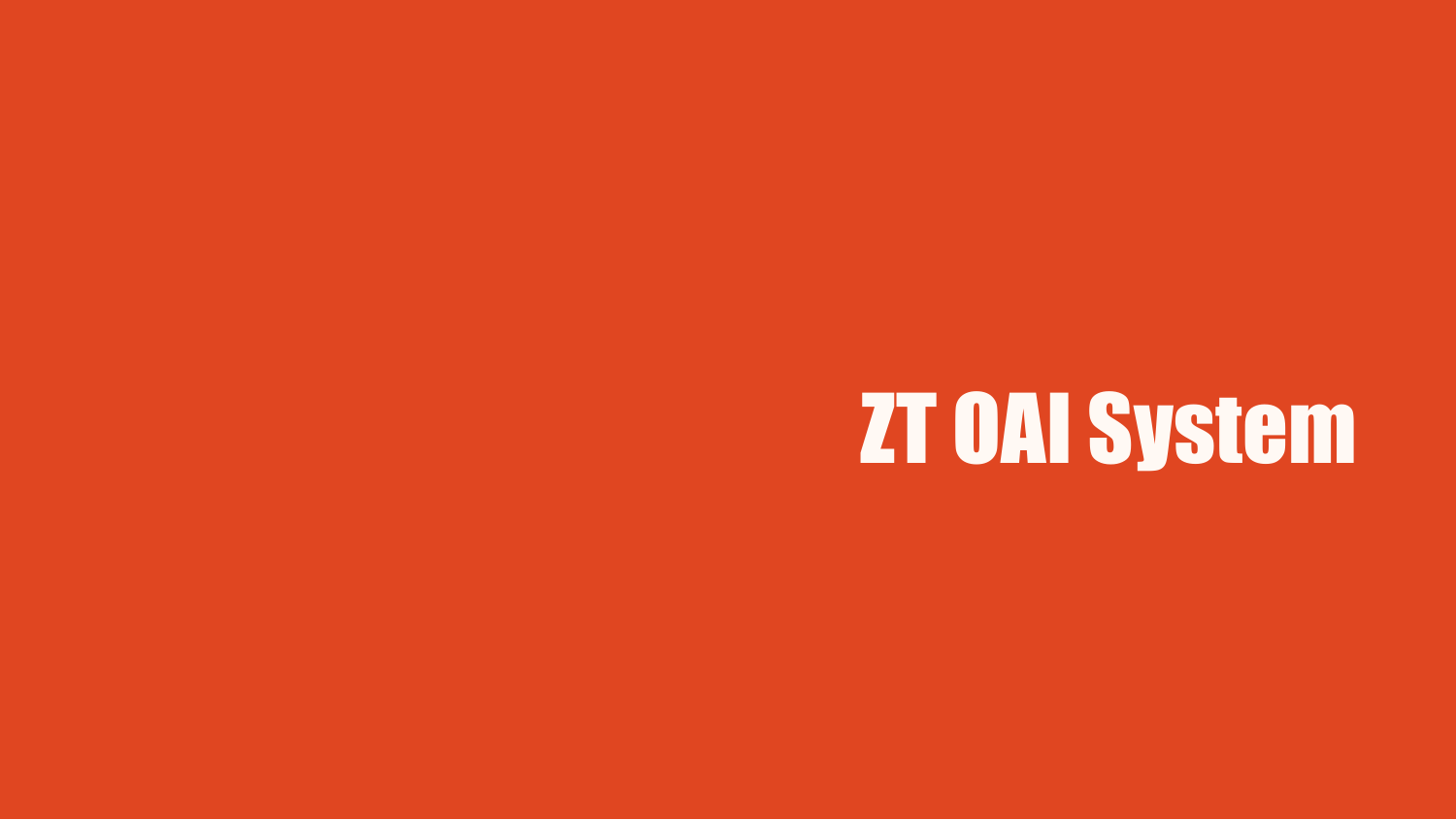## ZT OAI System

Visit the OAI Experience Booth (2nd Floor)





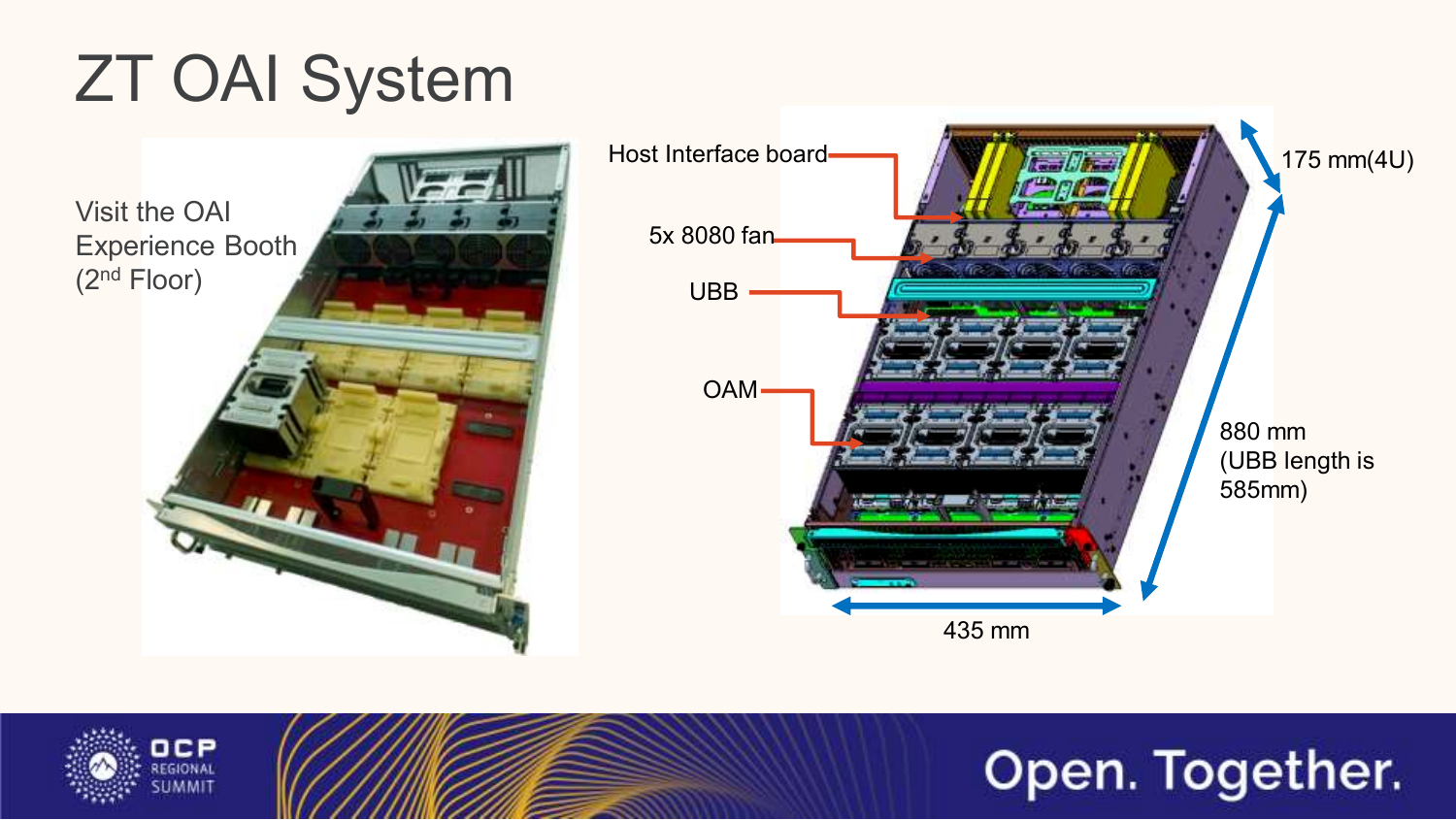# System Features

| <b>Feature</b>                | <b>Description</b>                                                                                                            |
|-------------------------------|-------------------------------------------------------------------------------------------------------------------------------|
| <b>Chassis Dimensions</b>     | 435mm width x 880mm length x 175mm height (4U)                                                                                |
| <b>Rack Infrastructure</b>    | 19" Rack                                                                                                                      |
| <b>Host Node Connectivity</b> | Non-Integrated External Host                                                                                                  |
| Universal Baseboard           | Supports 8x OAM modules in a 8-port Hybrid Cube Mesh (HCM) topology                                                           |
| Host Interface Board          | Co-planar connectivity to UBB, BMC, 3 Broadcom Gen4 Switches, and PCIe expansion slots                                        |
| <b>Expansion Slots</b>        | Support 4* PCIe Gen4 x16 Single width including 2 * PCIe Gen4 x16 Uplinks for multi-host                                      |
| Storage                       | Front: 4* 2.5" NVME hot plug drive (Option)                                                                                   |
| Power                         | 3000W Platinum PSU 54V for 2+2                                                                                                |
| <b>System Management</b>      | Aspeed 2520, IPMI v2.0 Compliant                                                                                              |
| <b>System Fans</b>            | 5x 8080(80mmx80mmx80mm) dual rotor fans                                                                                       |
| <b>IO</b> Rear                | PWR button, RST button, UID button, System Health LED, 8x OAM Health LED<br>MGMT (RJ45), Com port, USB 3.0 (USB 2.0/UART/I2C) |
| <b>IO Front (Optional)</b>    | PWR button, RST button, USB 3.0 (USB/UART/I2C)                                                                                |

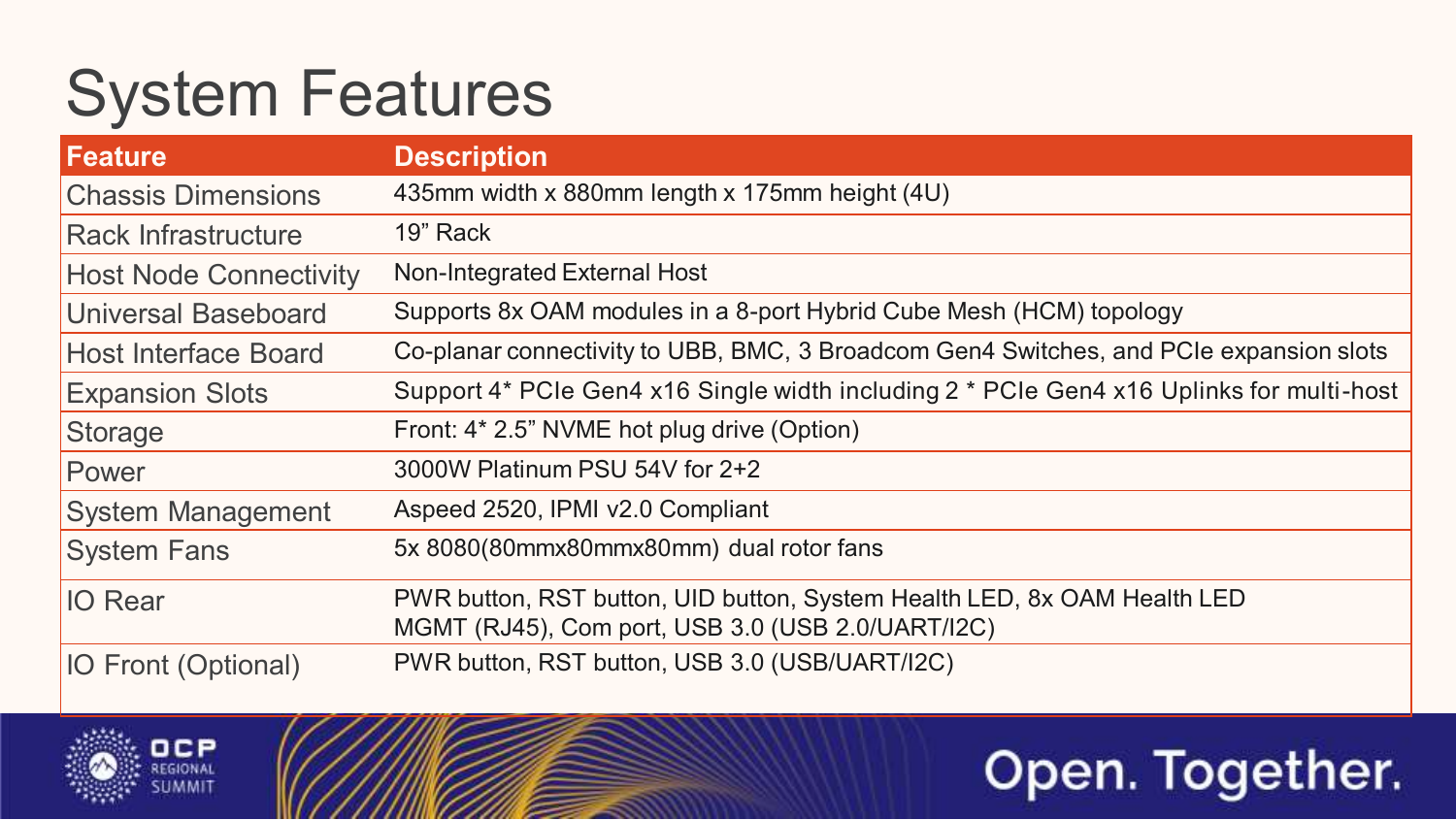## ZT OAI System: Exploded View



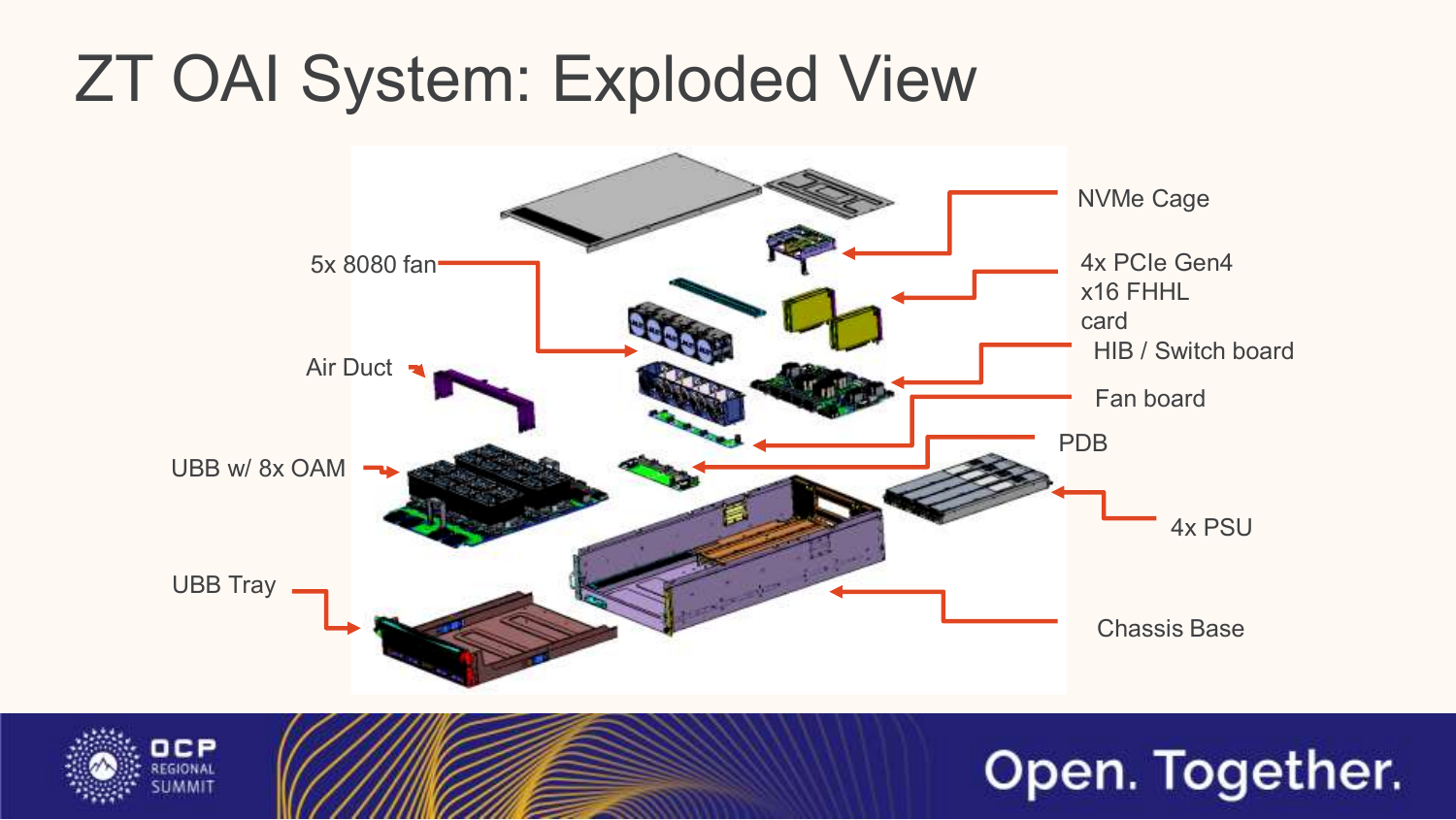## ZT OAI System: Front View





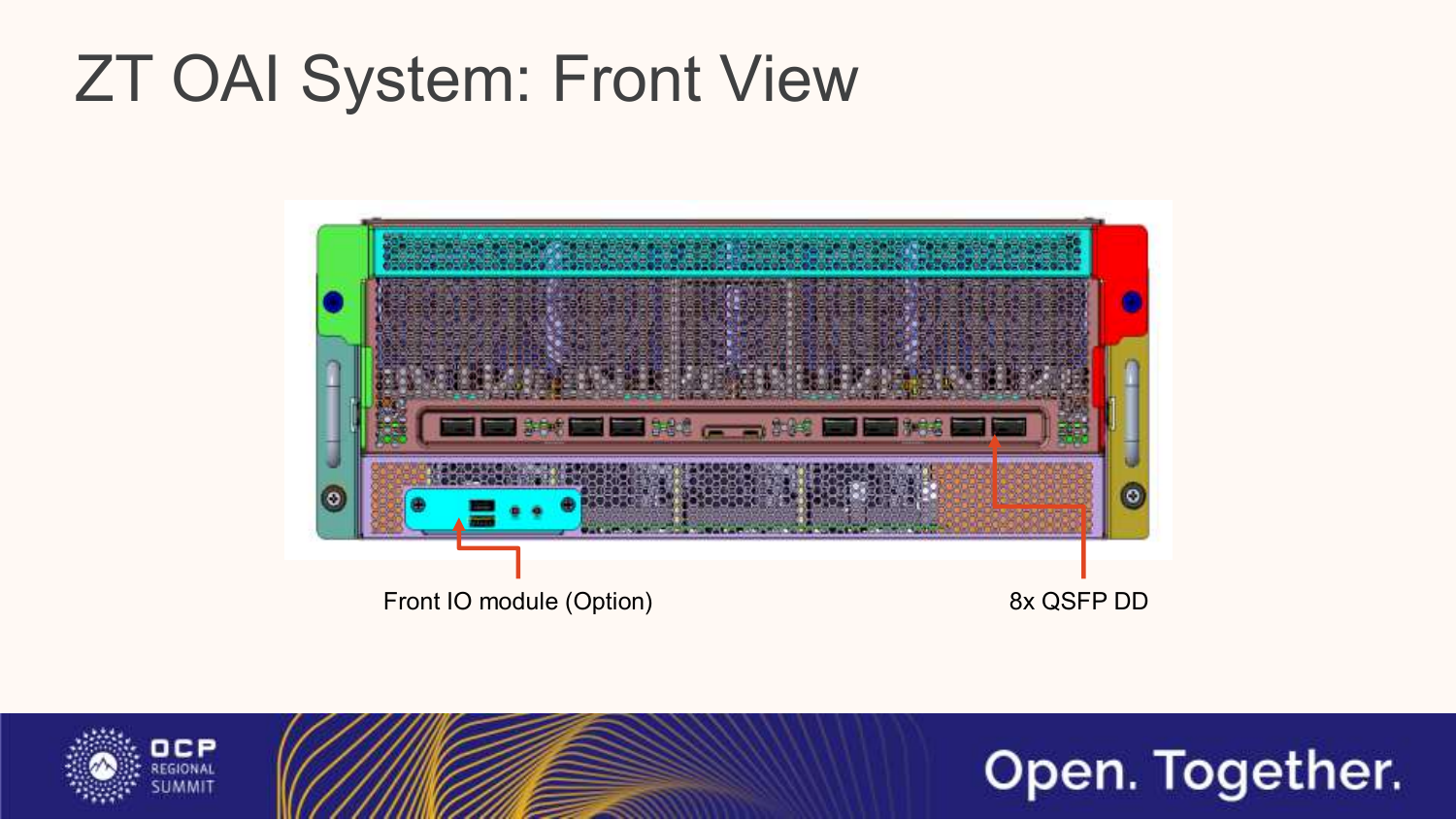# ZT OAI System: UBB Serviceability





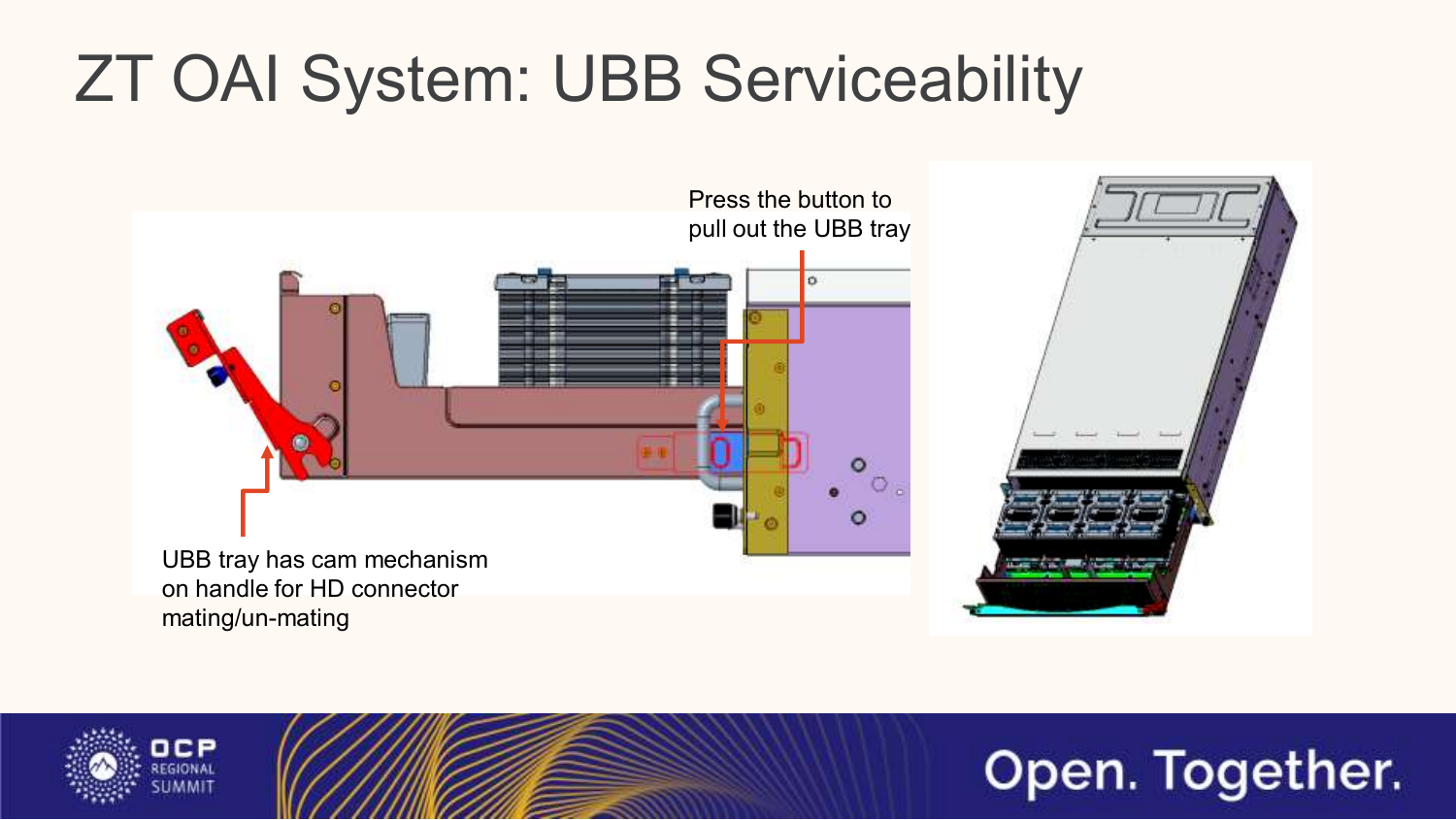## ZT OAI System: Rear View



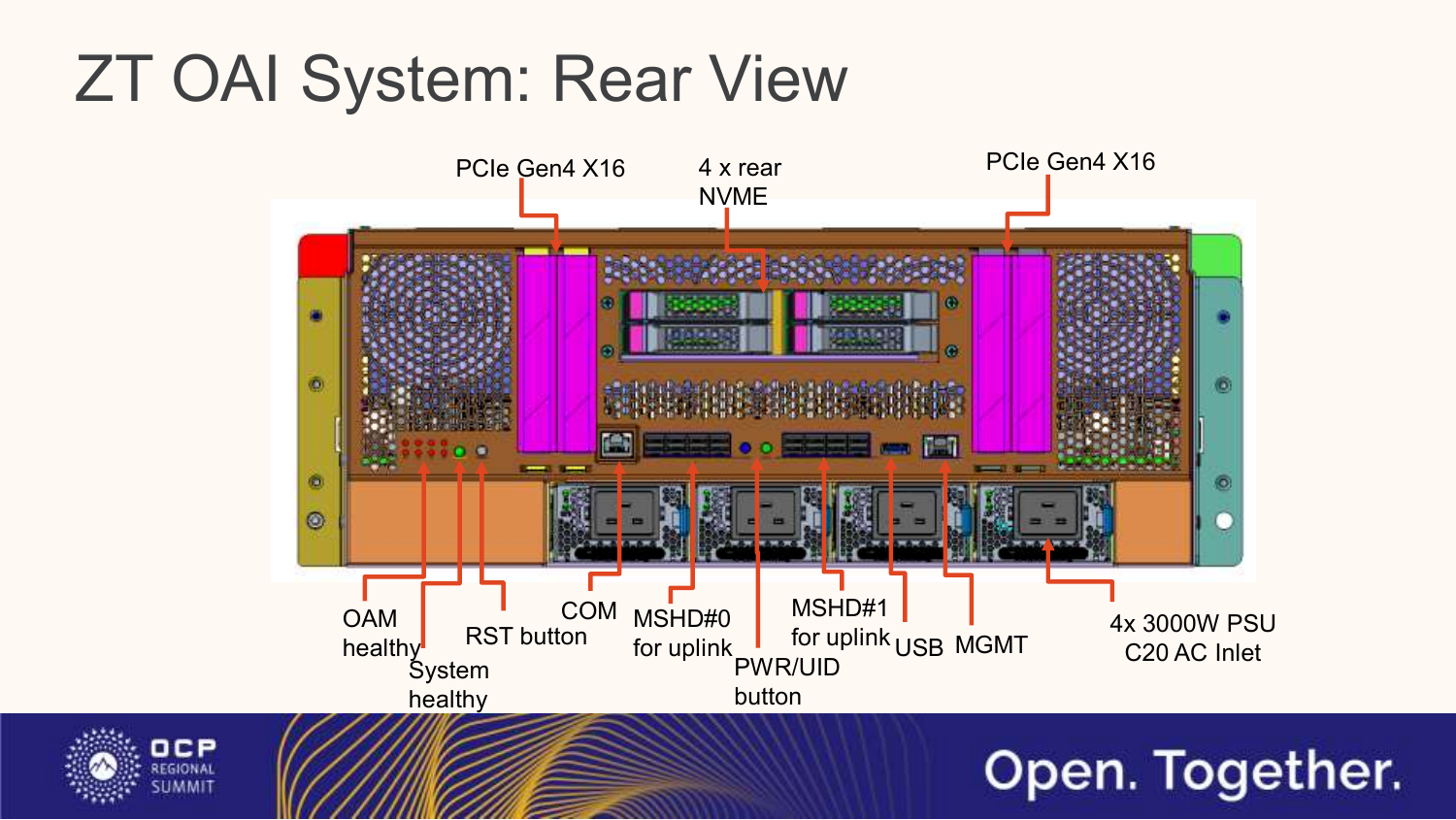## UBB 8-port HCM topology



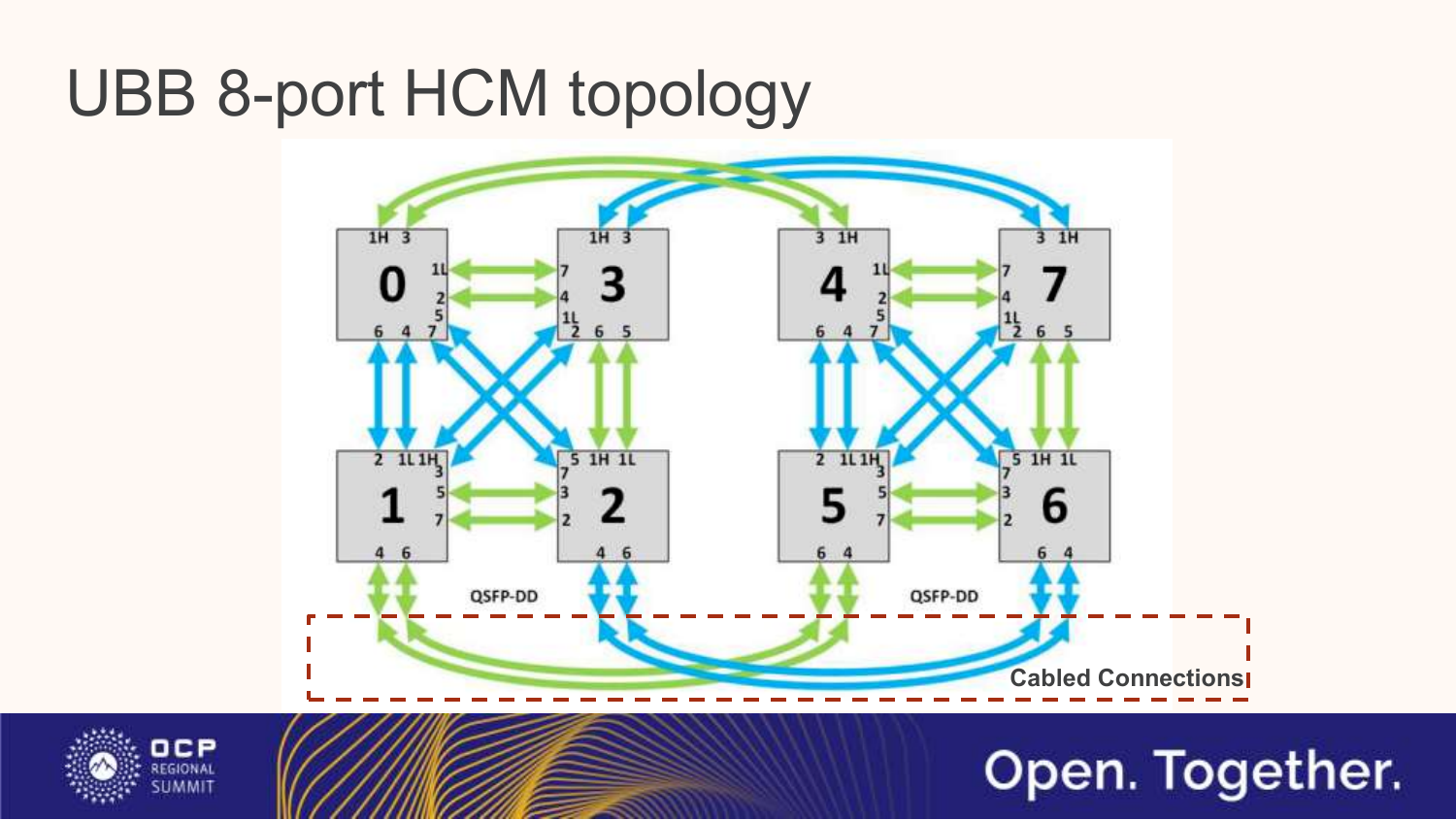# UBB 8 Port HCM topology

- HCM using 8 ports: 1L, 1H, 2, 3, 4, 5, 6, 7 п.
- SerDes Port 2, 3, 4, 5, 6, 7 are x8 lanes
- SerDes Port 1 is x16 (2 x8) lanes
	- 1L SerDes 1 Lower 8-lanes  $\mathbf{u}$  .
	- 1H SerDes 2 Upper 8-lanes
- **Ports 4 and 6 (OAM #1, #2, #5 and #6)** 
	- Ports 4 & 6 on the bottom row are cabled connections to support full 8 port HCM.
	- m. Alternatively, Ports 4 and 6 can be used for OAI expansion (scale out) via QSFP-DD cables to another UBB board.